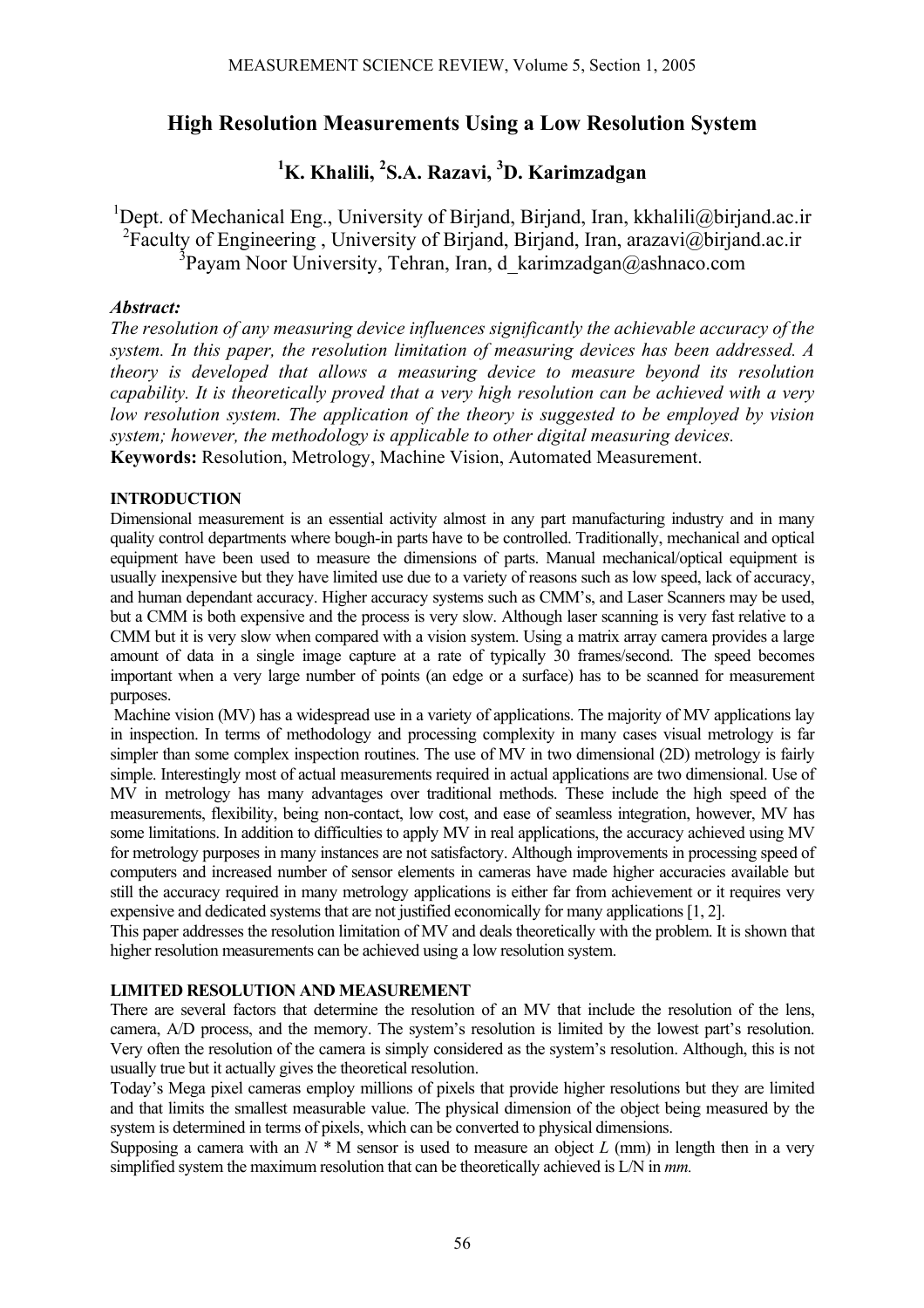A mega-resolution camera with 1000 \* 1000 sensor elements when measuring an object 100 *mm* in length can at its best result in a resolution of 0.10 (*mm*). With uncertainty at two edges the camera would read the length as *L* ± 0.1, hence, 0.20 (*mm*) uncertainty. However, by considering other limitations and sources of errors [3, 4] the accuracy that can be achieved would be less. The accuracy required for most of part manufacturing is usually in the order of 0.01 to 0.1 (*mm*). The need for higher accuracies in most of part manufacturing applications disqualifies MV technology for metrology purposes.

The problem has been addressed by researchers in the past and ways to overcome have been studied. The next section reviews previous works.

### **PREVIOUS WORKS**

Attempts to increase the resolution/accuracy of MV include hardware and software solutions. Increasing the number of sensor elements of sensing array is the most obvious way of increasing the resolution, however, other affecting factors such as the lens resolution and the sampling rate (for TV standard signals) have to be conforming. High resolution systems incorporating a large number of sensor elements are very expensive yet limited in resolution and not being able to achieve the level of accuracy required in many applications.

Use of traveling camera, zoom in/out camera, multi camera where the scene is divided into smaller divisions have been employed in different applications [5-7].

Again such systems are expensive and more importantly require long set up and operational times.

Use of prior knowledge about the scene, subpixel algorithm, are examples of methods based on software to improve the accuracy of MV in metrology applications [8]. These methods are not applicable in instances where prior knowledge is not available or it is difficult to employ.

It worth noting that, some methods can be used in conjunction with others improving the total accuracy.

## **BEYOND THE RESOLUTION CAPABILITY**

Assuming that a sensor with  $N \times M$  elements is employed to measure the length of an object L in length. It is further assumed that the system works as a binary system or the image is converted to binary. When measuring the Length of the Object of Interest (LOI), regardless of the threshold value, the round off process will result in a reading as  $L_r$ , (see Fig. 1);

Where  $L_r = [L - X] + 1 \pm 1$ 

Therefore, the uncertainty on the measured length is 2 pixels.

Repeated measurements can only reduce the random errors and produce no improvement over errors originated as a result of lower resolution. In this paper it is suggested that to repeat measurement while each measurement is carried out at a different relative object to sensor position. Provided that enough number of such repeated measurements is performed the accuracy could achieve the desired level.

The position of the object relative to the sensor array has a random nature and the edges of the objects can lies anywhere within a pixel, then the measured value  $L_r$  can be expressed as:



Fig. 1 : Measuring the length of an object along vertical axes, where the uncertainty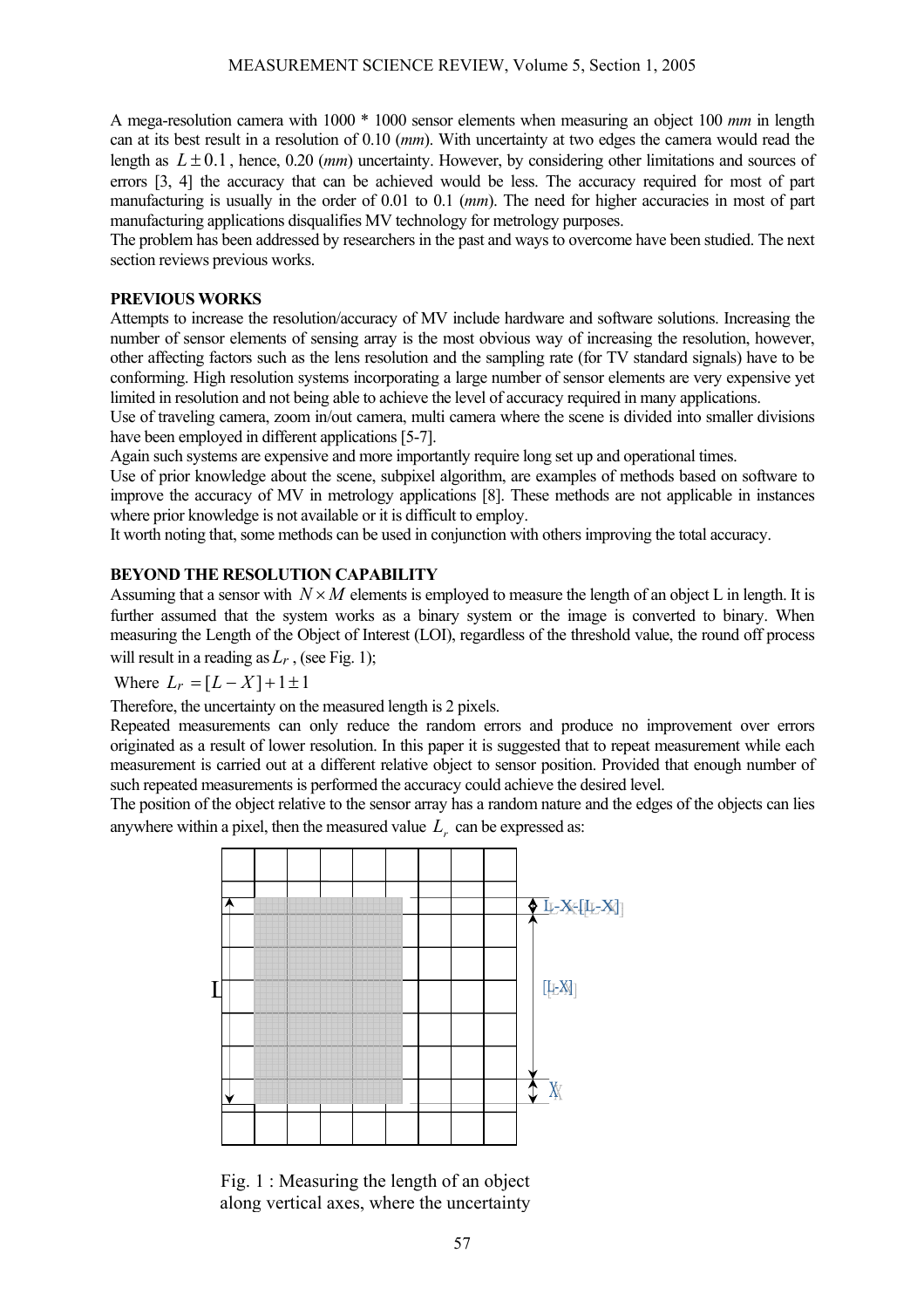$$
L_r = [L - X] + T_r(X) + T_r(L - X - [L - X])
$$
  
Where  $T_r(*)$  is the threshold function defined as

$$
T_r(Z) = \begin{cases} 1 & Z \ge T \\ 0 & Z < T \end{cases}
$$
\n(2)

*T* is the threshold value.

Since  $L_r$  is a function of the Random Variable (RV)  $X$ , the statistical mean of the measured value can be expressed as;

$$
\frac{\mu}{L_r} = E(L_r)
$$
\n(3)

where  $E(.)$  denotes the expected value. Substituting  $(1)$  into  $(3)$  yields

$$
\frac{\mu_{L_r}}{(4)} = \frac{E([L - X])}{(D)} + \frac{E(T_r(X))}{(D)} + \frac{E(T_r(L - X - [L - X]))}{(ID)}
$$

To calculate the  $\mu_{L_r}$  each of the three terms are calculated separately which will result in;.

$$
E(L_r) = L - 1 + 1 - T + 1 - T = 1 - 2T
$$

(5)

or equivalently

$$
E\big(Error\big) = E\big(L_r - L\big) = 1 - 2T ::
$$

(6)

(See [9] for full development). It is observed that the error becomes zero if the threshold is set to 0.5.

$$
T = 0.5 \quad \longrightarrow E\big( Error\big) \quad = \quad 0
$$

(7)

This is achieved when the measurements are carried out in many different (random) relative positions between the object and the camera.

#### **RESULTS AND DISCUSSION**

It was shown that the error of a vision system when measuring dimensions can be reduced to zero. This requires a large number of measurements carried out in different relative object to sensor array positions.

Although it is practically impossible to perform indefinite number of measurements, but it will however improve the accuracy with limited number of repetitions. A very accurate measurement can be obtained in the expense of time.